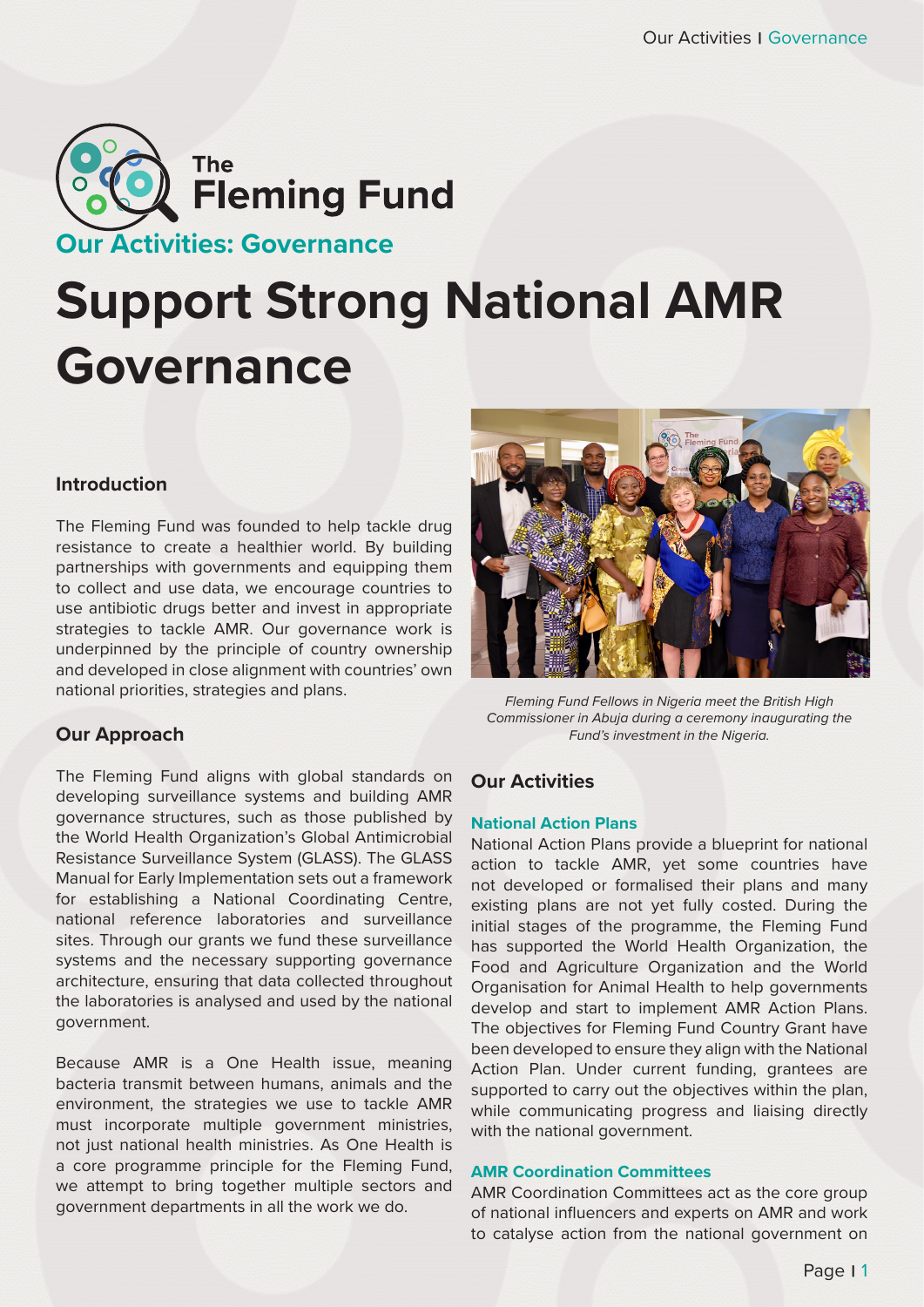### Our Activities | Governance

drug resistance. Typically, committees are convened by national governments and comprised of experts from multiple sectors (due to the One Health aspect of AMR). They help develop strategies for action or recommend new regulation or policies. The Fleming Fund supports the establishment and development of these committees, funding meetings, national symposiums, strategy development efforts or required equipment.

#### **Surveillance Strategies**

In addition to supporting National Action Plans, the Fleming Fund also helps develop national AMR surveillance strategies, which provide a specific roadmap for collecting, sharing and using AMR data from different sectors. Grantees work alongside AMRCC members and other technical experts in country to draft these documents and ratify them within their national government. Strategies also help boost global data sharing initiatives, like directing national laboratories to share surveillance data with the WHO's Global Antimicrobial Resistance Surveillance System (GLASS).

#### **Governance in Practice**

**Uganda's Director General of Health Services Dr. Henry Mwebesa, presented this speech on behalf of the Honorable Dr. Jane Ruth Aceng, Uganda's** 



*Uganda's Director General of Health Services helps launch the Fleming Fund investment in Ugandan laboratories with Patrick Mubangizi, Regional Coordinator for East and Southern Africa.* 

#### **Minister of Health**

The Ministry of Health acknowledges the great support from the British Government rendered to the Ugandan Government regarding addressing the country challenge of antimicrobial resistance which has been realized through the first phase of the Fleming Fund country grant support for various components for surveillance for AMR and capacity building in a One Health approach as stipulated by

the National Action Plan for Antimicrobial Resistance.

AMR is therefore a cross-cutting problem whose causes and consequences span beyond human health to involve the environment, agriculture as well as the economy. Its containment therefore requires a concerted multi-sectoral approach in the spirit of one health.

In response to the problem, the Ministry of Health in collaboration with partner Ministries Departments and Agencies (MDAs) under the One Health Platform involving Ministry of Agriculture, Animal Industries and Fisheries, the Ministry of Water and Environment, the Uganda Wildlife Authority and with technical support from the National AMR Taskforce, WHO and the Uganda National Academy of Science embarked on developing a National Action Plan against Antimicrobial Resistance.

I am glad to note that this plan was finalized, launched and was officially signed off by the directors of the said MDAs for implementation. This plan provides guidance to address AMR under five key focus areas which include;

Laboratory based surveillance for resistant bacteria, Antibiotic Stewardship and Use Surveillance, Infection Prevention and Control strategies within our hospitals and healthcare facilities, AMR Public awareness and lastly, AMR national Research Agenda.

Further to that, am glad to let you know that Ministry of Health through its Laboratory and Pharmacy departments is implementing activities of Surveillance for bacterial resistant germs and prudent use of antibiotics and stewardship respectively as well as those in IPC, Public awareness and research. This has been made possible by support from our government and partners.